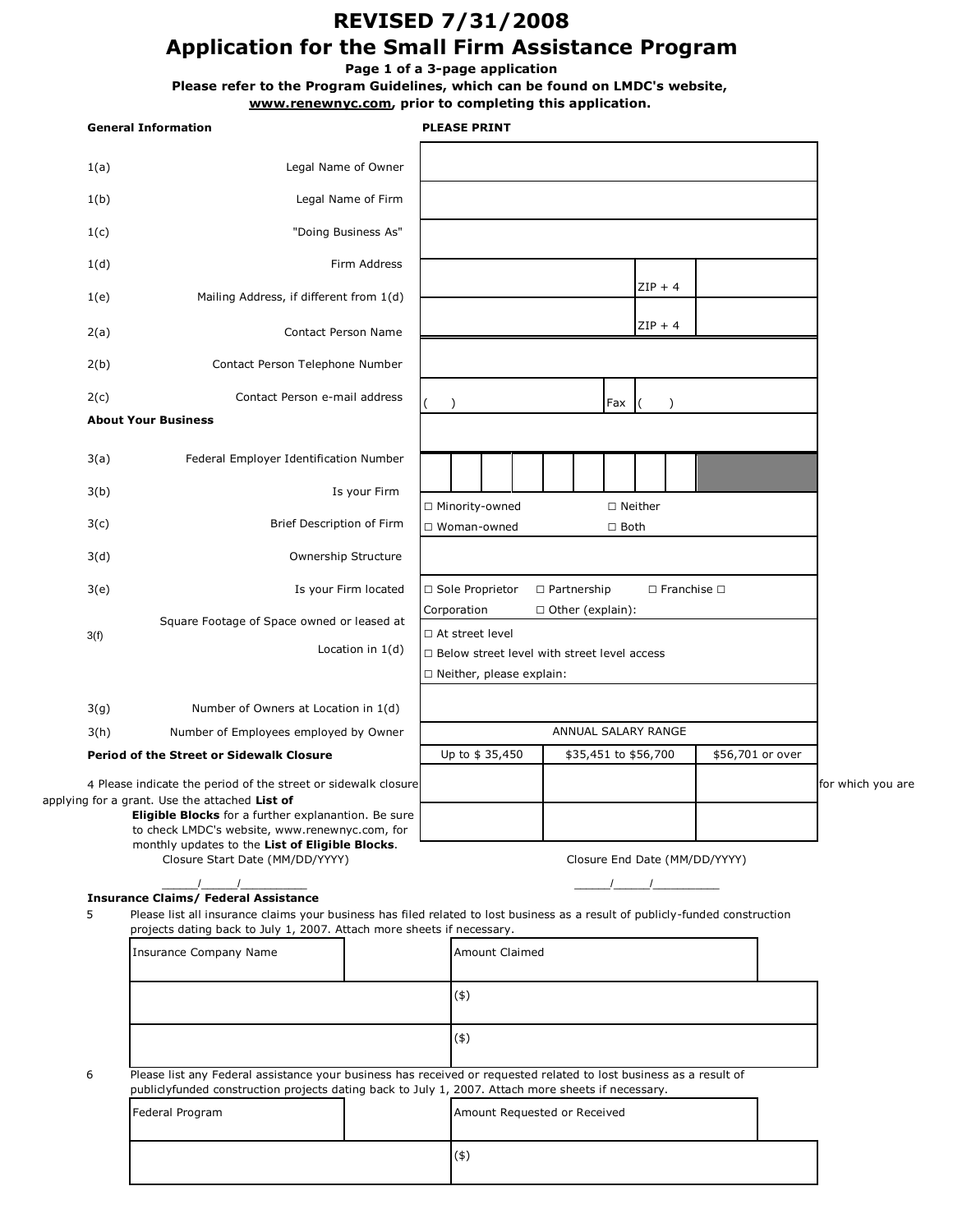#### **(Continued from previous page) Page 2 of a 3-page application**

#### **REQUIRED DOCUMENTS**

**The following documents must be attached as part of your application. The documents will not be returned. Additional information may be requested. Please refer to the Program Guidelines when completing the application.** 

**1.** Completed and signed **City of New York Substitute W-9 form** (see attached form).

#### **AND**

**2.** Completed and signed **Small Firm Assistance Program Grant Request Form** (Attachment A).

#### **AND**

**3.** Copy of the **current lease, deed or permit** for the applicant's business location indicated in 1(d) on Page 1 of this application. **NOTE**: the document must contain the address of the building or business premises and signatures of the applicant. If a lease, deed or permit cannot be provided, a cancelled rent check for the most recent month prior to application submission must be submitted.

#### **AND**

**4.** An **original utility bill** (gas, electric, telephone, etc.) covering the period of the street or sidewalk closure for which the applicant is applying for assistance. The utility bill must show utility service provided at the address indicated in 1(d) on Page 1 of this application.

#### **AND**

**5.** A **current payroll summary or internal payroll statement** or a completed and signed **NYS-45-MN** Quarterly Combined Withholding, Wage Reporting, and Unemployment Insurance Return (to request this form, please call 212-962-2300).

#### **AND**

#### **6. Demonstrated Impact**

 To be eligible for a grant under this program a firm must demonstrate an impact on its business during each period of street or sidewalk closure. Impact may be demonstrated in one of two ways:

#### **EITHER**

I. Through the submission of monthly sales statements, operating statements, profit and loss statements or cash flow statements. Such statements must show the sales or revenue during the Eligible Period as compared to the same period in the year prior. For new businesses, the Eligible Period should be compared to the prior month's statements. All financial statements submitted with the application must be certified by an officer of the firm. This certification must include the signatories printed name, official title, date of signature and signature.

**OR** 

II. By submitting a completed and certified **Standardized Financial Statement** included with this application (Attachment B). Before completing the Standardized Financial Statement, please review the example provided below.

#### **EXAMPLE for completing Standardized Financial Statement (Attachment B)**

| A                    | Β                                           |                                | D                                       | Ε                                                                                                    |         |
|----------------------|---------------------------------------------|--------------------------------|-----------------------------------------|------------------------------------------------------------------------------------------------------|---------|
| Thirty-day<br>Period | Thirty-day<br><b>Period</b><br><b>Sales</b> | <b>Prior</b><br>Year<br>Period | Prior<br>Year<br>Period<br><b>Sales</b> | <b>Prior Year Period</b><br><b>Sales</b><br><b>Minus</b><br><b>Thirty-day Period</b><br><b>Sales</b> | Impact  |
| 1. Jul '07           | \$4,000                                     | Jul '06                        | \$6,000                                 | $$6,000 - $4,000$                                                                                    | \$2,000 |
| 2. Aug '07           | \$5,000                                     | Aug '06                        | \$8,000                                 | \$8,000 - \$5000                                                                                     | \$3,000 |
|                      |                                             |                                |                                         | <b>TOTAL IMPACT:</b>                                                                                 | \$5,000 |

(\$)

**next page, please**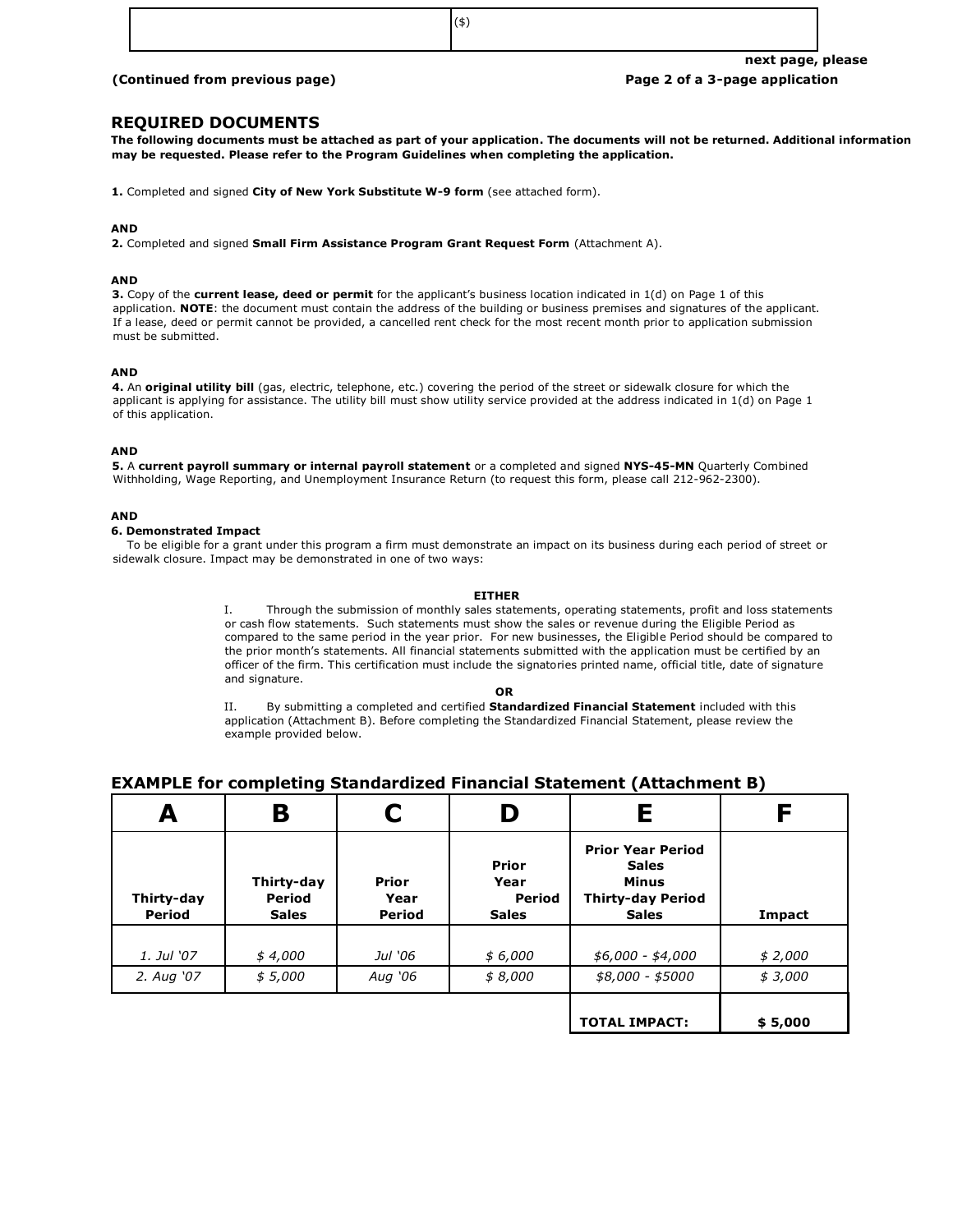#### **(Continued from previous page) page 3 of a 3-page application**

#### **CERTIFICATION OF APPLICANT**

The undersigned does solemnly affirm, acknowledge and agree, under the penalties of perjury, as follows:

- (i) He/she is authorized to execute Applicant's application for assistance under the Small Firms Assistance Program;
- (ii) To the best of his/her knowledge, information and belief, all statements contained herein, including all attachments hereto and any affidavits, certifications or supplementation information provided, are true and accurate, except as otherwise disclosed in writing to LMDC, EDC or SBS;
- (iii) To the best of his/her knowledge, the applicant is in compliance with all federal, state and local laws and is not delinquent on any tax obligations;
- (iv) The applicant shall comply at all times with the following requirements as applicable:
	- a) Title VI of the Civil Rights Act of 1964 (42 U.S.C. 2000d et seq.), which provides that no person in the United States shall on the ground of race, color, or national origin, be excluded from participation in, or denied benefits of, or be subjected to discrimination under any program or activity receiving Federal financial assistance.
	- b) Section 109 of the Housing and Community Development Act of 1974 (the "Act"), as amended, and the implementing regulations at 24 CFR 570.602, which require that no person in the United States shall on the ground of race, color, national origin or sex, be excluded from participation in, be denied the benefits of, or be subject to discrimination under, any program or activity funded in whole or in part with community development funds made available pursuant to the Act. Section 109 of the Act, and the implementing regulations at 24 CFR Part 146 and 24 CFR Part 8 further provide for the prohibition of discrimination on the basis of age under the Age Discrimination Act of 1975 (42 U.S.C. 6101 et seq.), or with respect to an otherwise qualified handicapped person as provided in section 504 of the Rehabilitation Act of 1973 (29 U.S.C. 794).
- (v) The application is subject to audit prior to and for up to three years from the date of the making of the grant;<br>(vi) In the event the applicant fraudulently represents any information herein, LMDC may exercise any and In the event the applicant fraudulently represents any information herein, LMDC may exercise any and all remedies
- available to it under the law, and may refer the matter to the appropriate authorities for prosecution;
- (vii) To the extent that applicant receives an insurance payment for losses arising from public construction projects covered by the Demonstrated Impact statement, it shall immediately remit the duplicative portion of the payment to LMDC.

| <b>Printed Name</b>             | Signature |
|---------------------------------|-----------|
|                                 |           |
| Official Title held at business | Date      |

Visit www.renewnyc.com or call 212-962-2300 for more information about the program or how to apply.

#### **Please mail completed applications to:**

# **Small Firm Assistance Program c/o Lower Manhattan Development Corporation 22 Cortlandt Street, 11th Floor New York, NY 10007**

### **The City of New York Substitute Form W-9 Instructions**

The City of New York, like all organizations that file an information return with the IRS, must obtain your correct Taxpayer Identification Number (TIN) to report income paid to you or your organization. The City uses Substitute Form W-9 to obtain certification of your TIN in order to ensure accuracy of information contained in its payee/vendor database and to avoid backup withholding as mandated by the IRS.\* We ask for the information on the Substitute Form W-9 to carry out the Internal Revenue laws of the United States (Rev. Proc. 84-65 §11.01). You are required to give us the information.

Any vendor or other payee who wishes to do business with the City of New York must complete the Substitute Form W-9.

#### *Part I: Vendor Information*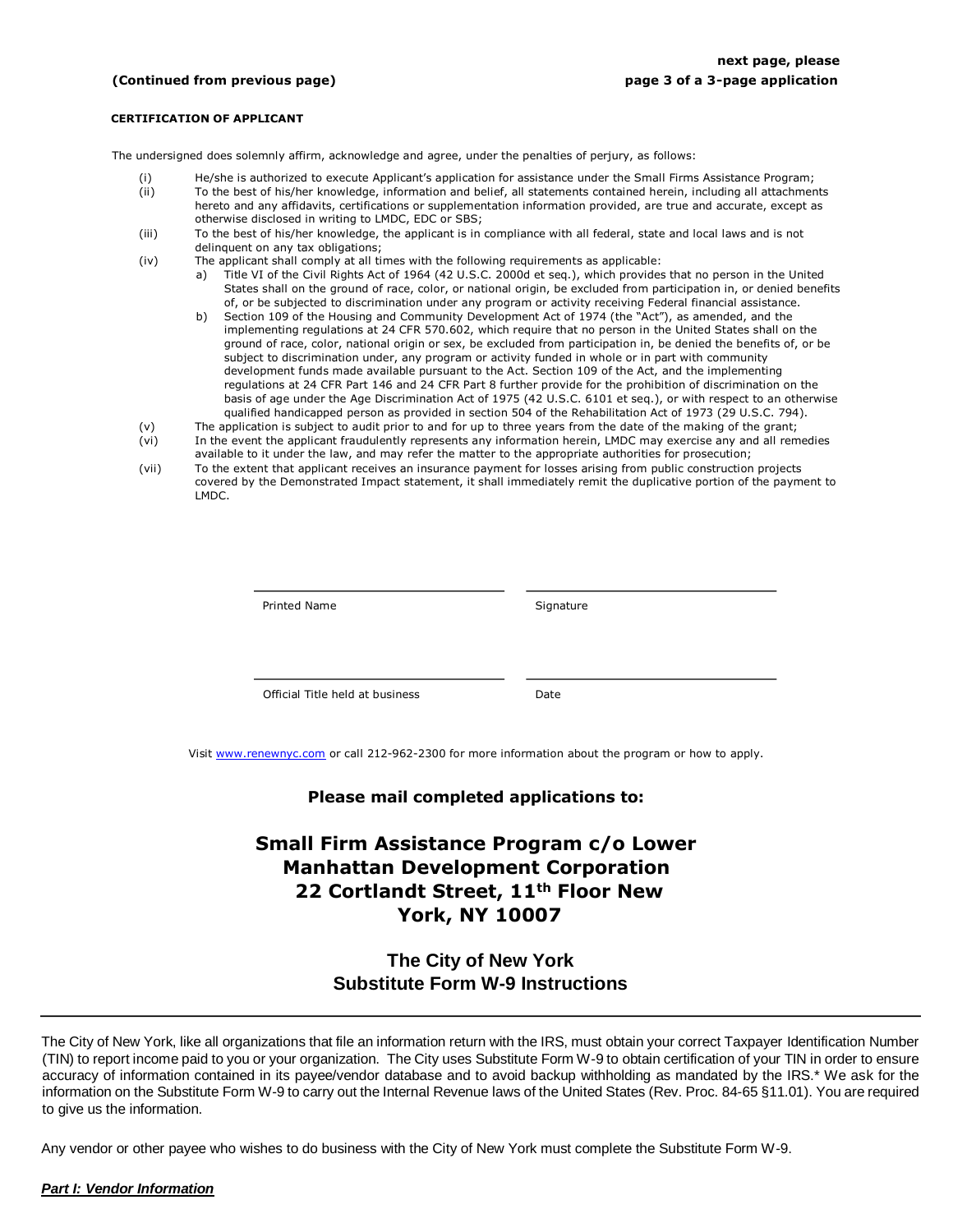- 1. **Legal Business Name:** An organization should enter the name in IRS records, IRS Letter CP575 or IRS Letter 147C. For individuals, enter the name of the person who will do business with the City of New York as it appears on the Social Security card, certified Form SSA7028 or other required Federal tax documents. *Do not abbreviate names.*
- 2. **DBA (Doing Business As):** Enter your DBA in designated line, if applicable.
- 3. **Entity Type:** Mark the Entity Type of the individual or organization that will do business with the City of New York.

### *Part II: Taxpayer Identification Number (TIN) and Taxpayer Identification Type*

- 1. **Taxpayer Identification Number:** Enter your nine-digit TIN. See the table and Special Note below for instructions on the type of taxpayer number you should report.
- 2. **Taxpayer Identification Type:** Mark the appropriate option.
	- The following table gives the Taxpayer Identification Type that is appropriate for each Entity Type.

| $\circledS$<br>Church or Church-Controlled Organization<br><b>Personal Service Corporation</b><br>③<br>0<br>Non-Profit Corporation<br>$^\circledR$<br>Corporation / LLC<br>0<br>Government<br><b>Employer Identification Number</b><br>③<br>Individual/Sole Proprietor who has employees other than him or herself 3<br>Trust<br>③<br>Joint Venture<br>0<br>Partnership / LLC<br>0<br>Single Member LLC who has employees other than him or herself 3<br>Estate<br>$\circledS$<br>City of New York Employee<br>Individual/Sole Proprietor who does not have employees other than him or<br>$\circled{3}$<br>Social Security Number<br>herself <b>3</b> Single Member LLC who does not have employees other than him or herself<br>Resident Alien/Non-Resident**<br>Non-United States Business Entity**<br>N/A | <b>Entity Type</b> | <b>Taxpayer Identification Type</b>  |
|---------------------------------------------------------------------------------------------------------------------------------------------------------------------------------------------------------------------------------------------------------------------------------------------------------------------------------------------------------------------------------------------------------------------------------------------------------------------------------------------------------------------------------------------------------------------------------------------------------------------------------------------------------------------------------------------------------------------------------------------------------------------------------------------------------------|--------------------|--------------------------------------|
|                                                                                                                                                                                                                                                                                                                                                                                                                                                                                                                                                                                                                                                                                                                                                                                                               |                    |                                      |
|                                                                                                                                                                                                                                                                                                                                                                                                                                                                                                                                                                                                                                                                                                                                                                                                               |                    |                                      |
|                                                                                                                                                                                                                                                                                                                                                                                                                                                                                                                                                                                                                                                                                                                                                                                                               |                    |                                      |
|                                                                                                                                                                                                                                                                                                                                                                                                                                                                                                                                                                                                                                                                                                                                                                                                               |                    |                                      |
|                                                                                                                                                                                                                                                                                                                                                                                                                                                                                                                                                                                                                                                                                                                                                                                                               |                    |                                      |
|                                                                                                                                                                                                                                                                                                                                                                                                                                                                                                                                                                                                                                                                                                                                                                                                               |                    |                                      |
|                                                                                                                                                                                                                                                                                                                                                                                                                                                                                                                                                                                                                                                                                                                                                                                                               |                    |                                      |
|                                                                                                                                                                                                                                                                                                                                                                                                                                                                                                                                                                                                                                                                                                                                                                                                               |                    |                                      |
|                                                                                                                                                                                                                                                                                                                                                                                                                                                                                                                                                                                                                                                                                                                                                                                                               |                    |                                      |
|                                                                                                                                                                                                                                                                                                                                                                                                                                                                                                                                                                                                                                                                                                                                                                                                               |                    |                                      |
|                                                                                                                                                                                                                                                                                                                                                                                                                                                                                                                                                                                                                                                                                                                                                                                                               |                    |                                      |
|                                                                                                                                                                                                                                                                                                                                                                                                                                                                                                                                                                                                                                                                                                                                                                                                               |                    |                                      |
|                                                                                                                                                                                                                                                                                                                                                                                                                                                                                                                                                                                                                                                                                                                                                                                                               |                    |                                      |
|                                                                                                                                                                                                                                                                                                                                                                                                                                                                                                                                                                                                                                                                                                                                                                                                               |                    | Individual Tax Identification Number |
|                                                                                                                                                                                                                                                                                                                                                                                                                                                                                                                                                                                                                                                                                                                                                                                                               |                    |                                      |
| Custodian account of a minor                                                                                                                                                                                                                                                                                                                                                                                                                                                                                                                                                                                                                                                                                                                                                                                  |                    | The minor's Social Security Number   |

\*\*See Special Note below.

#### *Part III: Primary 1099 Vendor and Remittance Address*

1. Primary 1099 Vendor Address: List the location where your 1099 tax information should be delivered or your headquarters address. 2. Remittance Address: List the location where payments should be delivered.

#### *Part IV: Backup Withholding Exemption*

Generally, reportable payments made by the City of New York are subject to Backup Withholding. For this reason, exemption from Backup Withholding applies to government.

#### *Part V: Certification*

Please sign and date form in appropriate space. Provide preparer's name, telephone number, and e-mail address. Preparer should be employed by organization.

#### **\* \* Special Note for Resident and Non-Resident Aliens and Non-United States Business Entities.**

*Resident and Non-Resident Aliens:* An ITIN is a nine-digit number issued by the United States Internal Revenue Service to individuals who are required to file a Federal Tax return. An ITIN is for tax-purposes only and does not entitle you to Social Security Benefits. To obtain an ITIN, submit Form W-7 to the IRS. The IRS will notify you within 4 to 6 weeks in writing about your ITIN status. In order to do business with the City of New York, **you must also submit the appropriate IRS Form W-8 (W-8BEN, W-8ECI, W-8EXP, or W-8IMY)** along with FMS Substitute Form W-9 showing your ITIN. IRS Form W-8 certifies your foreign status.

*Foreign Corporations or Partnerships:* In order to do business with the City of New York, **you must submit IRS Form W-8BEN, W-8ECI, W8EXP, or W-8IMY** along with FMS Substitute Form W-9. IRS Forms W-8 certify your foreign status and may exempt you from United States information return reporting and backup withholding rules.

To obtain IRS Forms W-7, W-8BEN, W-8ECI, W-8EXP, or W-8IMY, call (800) 829-3676 or visit the IRS website at www.irs.gov.

**\*** Backup Withholding - According to IRS Regulations, the City must withhold 28% of all payments if a payee/vendor fails to provide the City of New York its certified TIN. The Substitute Form W-9 certifies a payee/vendor's TIN.

*9/07 Revision*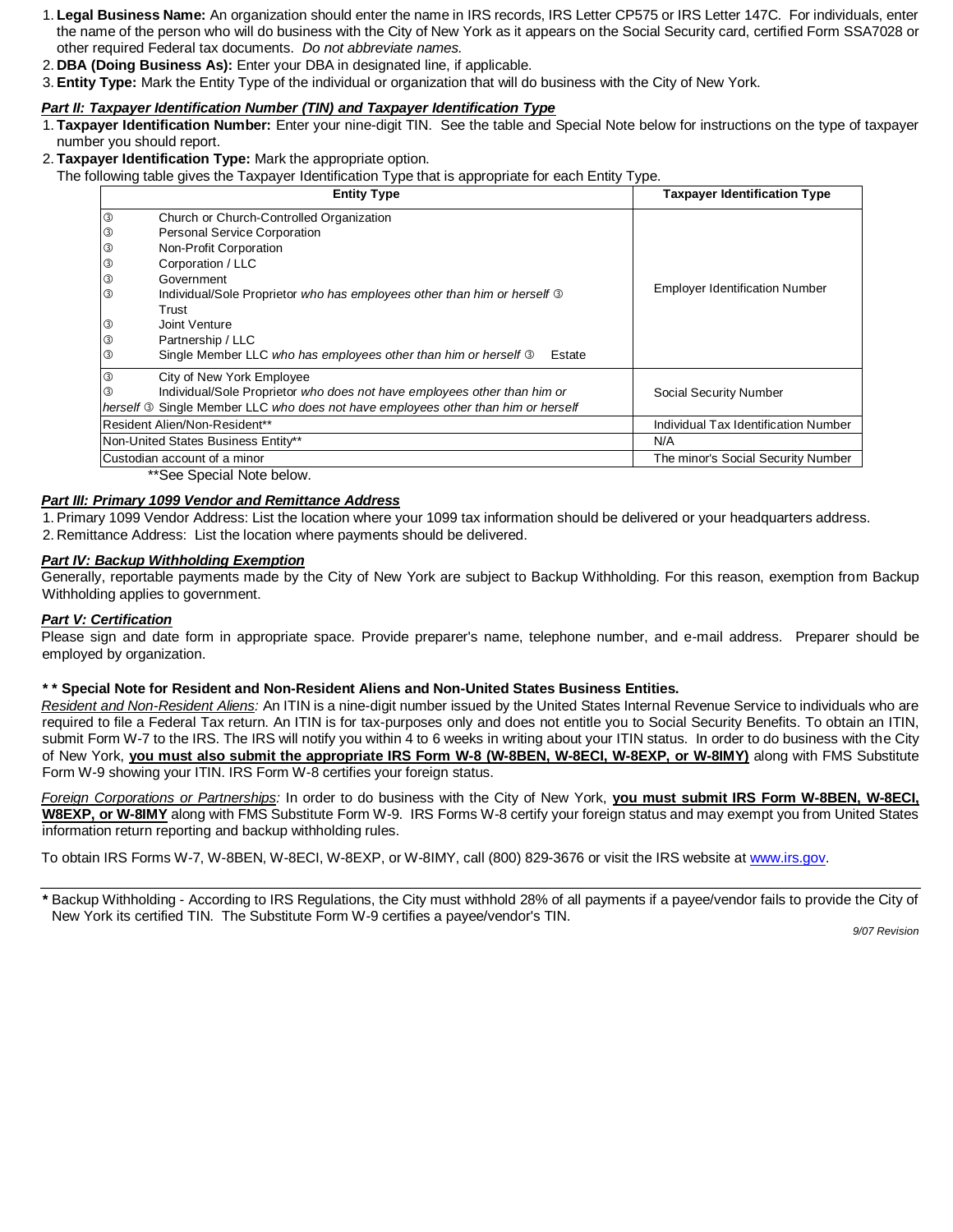- DO NOT SUBMIT FORM TO IRS<br>SUMBIT FORM TO REQUESTING<br>AGENCY.

## **CITY OF NEW YORK SUBSTITUTE FORM W-9: REQUEST FOR TAXPAYER IDENTIFICATION NUMBER & CERTIFICATION**

| <u>IAAPATEK IDEN IIFIGATION NUMBEK &amp; GERTIFIGATION</u><br>1/07 Revision                                                                                                                                                                                                                         |  |  |  |  |  |  |
|-----------------------------------------------------------------------------------------------------------------------------------------------------------------------------------------------------------------------------------------------------------------------------------------------------|--|--|--|--|--|--|
| TYPE OR PRINT INFORMATION NEATLY. PLEASE REFER TO INSTRUCTIONS FOR MORE INFORMATION.                                                                                                                                                                                                                |  |  |  |  |  |  |
| <b>Part I: Vendor Information</b>                                                                                                                                                                                                                                                                   |  |  |  |  |  |  |
| 1. Legal Business Name:<br>2. If you use DBA, please list below:                                                                                                                                                                                                                                    |  |  |  |  |  |  |
|                                                                                                                                                                                                                                                                                                     |  |  |  |  |  |  |
|                                                                                                                                                                                                                                                                                                     |  |  |  |  |  |  |
| Church or Church-Controlled Organization<br>Personal Service Corporation<br>3. Entity Type (Check one only):                                                                                                                                                                                        |  |  |  |  |  |  |
| Non-Profit<br>City of New York<br>Individual / Sole<br>Corporation<br>Trust<br>Government<br>Corporation<br>Employee<br>Proprietor                                                                                                                                                                  |  |  |  |  |  |  |
| <b>Non-United States</b><br>Resident/Non-<br>Limited Liability Co.<br>Joint Venture<br>Estate<br>Partnership<br><b>Resident Alien</b><br><b>Business Entity</b>                                                                                                                                     |  |  |  |  |  |  |
| Part II: Taxpayer Identification Number (TIN) & Taxpayer Identification Type                                                                                                                                                                                                                        |  |  |  |  |  |  |
|                                                                                                                                                                                                                                                                                                     |  |  |  |  |  |  |
| 1. Enter your TIN here: (DO NOT USE DASHES)                                                                                                                                                                                                                                                         |  |  |  |  |  |  |
| 2. Taxpayer Identification Type (check appropriate box):                                                                                                                                                                                                                                            |  |  |  |  |  |  |
| Employer ID No.<br>Social Security No.<br>Individual Taxpayer<br>N/A (Non-United United<br>(EIN)<br>(SSN)<br>ID No. (ITIN)<br><b>States Business Entity)</b>                                                                                                                                        |  |  |  |  |  |  |
| Part III: Primary 1099 Vendor & Remittance Address                                                                                                                                                                                                                                                  |  |  |  |  |  |  |
| 1. Primary 1099 Vendor Address:<br>2. Remittance Address:                                                                                                                                                                                                                                           |  |  |  |  |  |  |
| Number, Street, and Apartment or Suite Number<br>Number, Street, and Apartment or Suite Number                                                                                                                                                                                                      |  |  |  |  |  |  |
|                                                                                                                                                                                                                                                                                                     |  |  |  |  |  |  |
| City, State, and Nine Digit Zip Code or Country<br>City, State, and Nine Digit Zip Code or Country                                                                                                                                                                                                  |  |  |  |  |  |  |
|                                                                                                                                                                                                                                                                                                     |  |  |  |  |  |  |
|                                                                                                                                                                                                                                                                                                     |  |  |  |  |  |  |
| Part IV: Exemption from Backup Withholding                                                                                                                                                                                                                                                          |  |  |  |  |  |  |
| For payees exempt from Backup Withholding, check the box below. Valid explanation required for exemption. See instructions.                                                                                                                                                                         |  |  |  |  |  |  |
|                                                                                                                                                                                                                                                                                                     |  |  |  |  |  |  |
| <b>Exempt from Backup Withholding</b>                                                                                                                                                                                                                                                               |  |  |  |  |  |  |
| <b>Part V: Certification</b>                                                                                                                                                                                                                                                                        |  |  |  |  |  |  |
| The Internal Revenue Service does not require your consent to any provision of this document other than the certifications required to avoid backup<br>withholding.<br>Under penalties of perjury, I certify that the number shown on this form is my correct Taxpayer Identification Number (TIN). |  |  |  |  |  |  |
| Sign                                                                                                                                                                                                                                                                                                |  |  |  |  |  |  |
| Here:                                                                                                                                                                                                                                                                                               |  |  |  |  |  |  |
| Signature<br><b>Phone Number</b><br>Date                                                                                                                                                                                                                                                            |  |  |  |  |  |  |
| <b>Print Preparer's Name</b><br><b>Phone Number</b>                                                                                                                                                                                                                                                 |  |  |  |  |  |  |
|                                                                                                                                                                                                                                                                                                     |  |  |  |  |  |  |
| Contact's E-Mail Address:                                                                                                                                                                                                                                                                           |  |  |  |  |  |  |
| <b>FOR SUBMIITTING AGENCY USE ONLY</b>                                                                                                                                                                                                                                                              |  |  |  |  |  |  |
| Submitting<br>Contact<br>Agency Code:<br>Person:                                                                                                                                                                                                                                                    |  |  |  |  |  |  |
| Contact's E-<br>Telephone<br>Mail Address:<br>Number:                                                                                                                                                                                                                                               |  |  |  |  |  |  |
| Payee/Vendor Code:                                                                                                                                                                                                                                                                                  |  |  |  |  |  |  |
| DO NOT FORWARD W-9 TO COMPTROLLER'S OFFICE. AGENCIES MUST FAX COMPLETED W-9 FORMS TO: (212) 815-8555                                                                                                                                                                                                |  |  |  |  |  |  |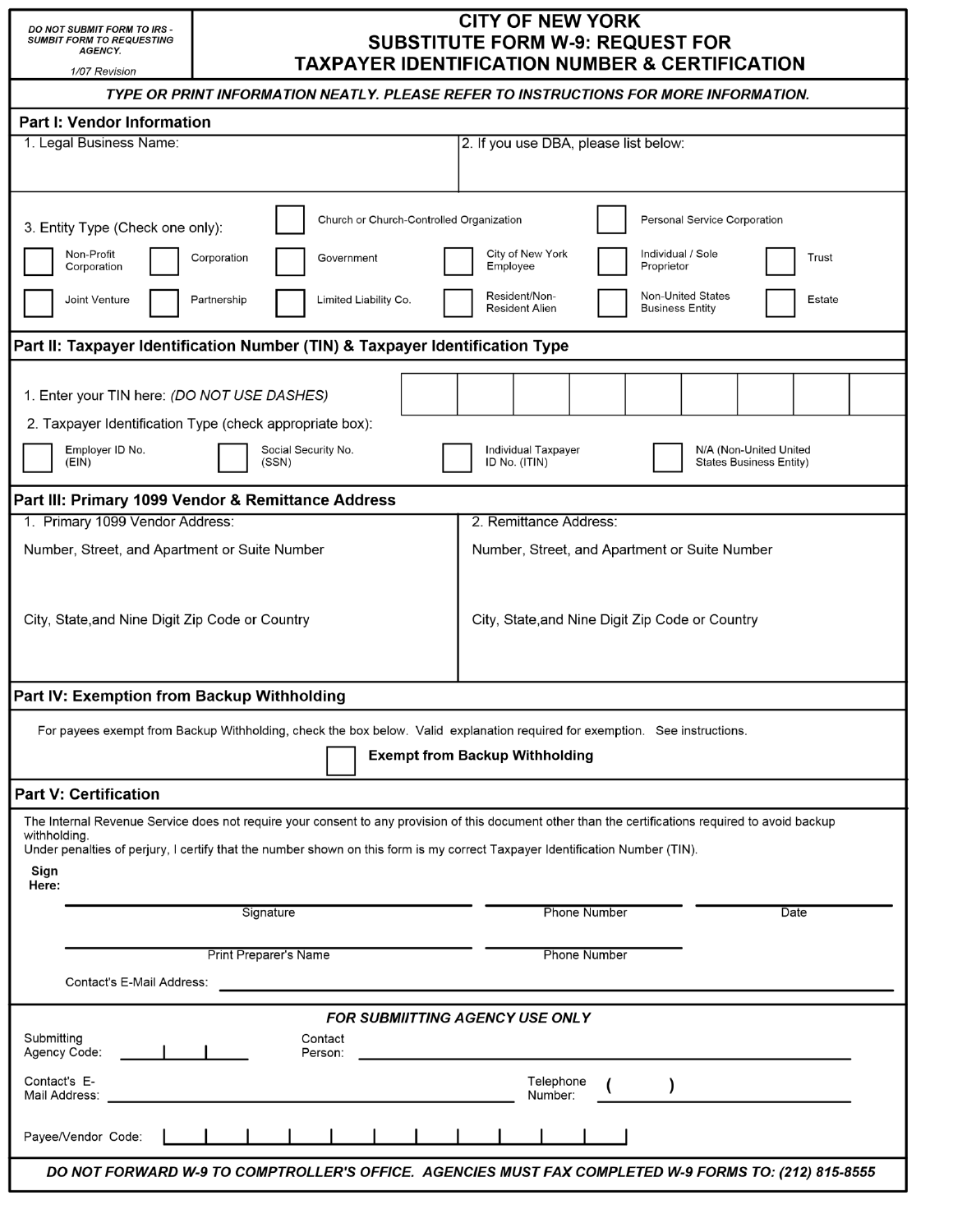# Attachment A

 $\overline{\phantom{a}}$ 

# Small Firm Assistance Program Grant Request Form

Please complete the form below and return with your application.

Name of Firm: "Doing Business As": Firm Address:  $\frac{1}{\sqrt{2}}$  ,  $\frac{1}{\sqrt{2}}$  ,  $\frac{1}{\sqrt{2}}$  ,  $\frac{1}{\sqrt{2}}$  ,  $\frac{1}{\sqrt{2}}$  ,  $\frac{1}{\sqrt{2}}$  ,  $\frac{1}{\sqrt{2}}$  ,  $\frac{1}{\sqrt{2}}$  ,  $\frac{1}{\sqrt{2}}$  ,  $\frac{1}{\sqrt{2}}$  ,  $\frac{1}{\sqrt{2}}$  ,  $\frac{1}{\sqrt{2}}$  ,  $\frac{1}{\sqrt{2}}$  ,  $\frac{1}{\sqrt{2}}$  ,  $\frac{1}{\sqrt{2}}$ Federal Employer Identification Number: (Tax ID Number) \_\_\_\_\_\_\_\_\_\_\_\_\_\_\_\_\_\_\_\_\_\_\_\_\_\_\_\_\_\_\_\_\_\_ Legal name of owner:

The undersigned does acknowledge that he/she is authorized to request assistance under the Small Firm Assistance Program:

 $\frac{1}{2}$  ,  $\frac{1}{2}$  ,  $\frac{1}{2}$  ,  $\frac{1}{2}$  ,  $\frac{1}{2}$  ,  $\frac{1}{2}$  ,  $\frac{1}{2}$  ,  $\frac{1}{2}$  ,  $\frac{1}{2}$  ,  $\frac{1}{2}$  ,  $\frac{1}{2}$  ,  $\frac{1}{2}$  ,  $\frac{1}{2}$  ,  $\frac{1}{2}$  ,  $\frac{1}{2}$  ,  $\frac{1}{2}$  ,  $\frac{1}{2}$  ,  $\frac{1}{2}$  ,  $\frac{1$ 

 $\_$ 

Authorized Signature:

Printed Name:

Official Title held at firm:

Date: \_\_\_\_\_\_\_\_\_\_\_\_\_\_\_\_\_\_\_\_\_\_\_\_\_\_\_\_\_\_\_\_\_\_

**Do not write in this section. For Agency use only:** 

LMDC authorized signature: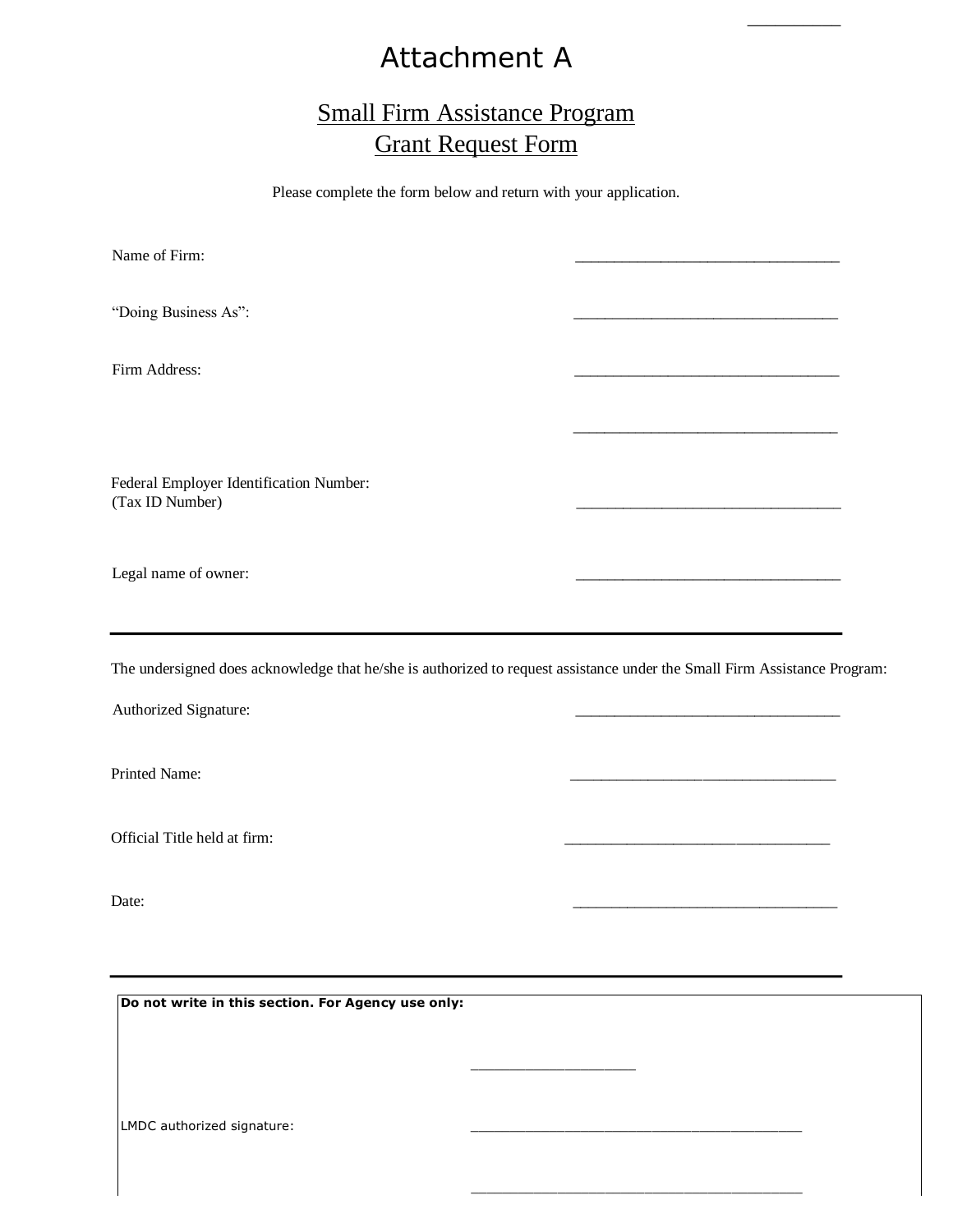Revised 07/2008

# **Attachment B Standardized Financial Statement**

To be eligible for a grant under the Small Firm Assistance Program a firm must demonstrate an impact on its business due to a publicly funded street or sidewalk closure. Applicants can do this in one of two ways: **Either** 

- I. By providing certified monthly sales statements, operating statements, profit and loss statements or
- cash flow statements (see **section 6** on **Page 2** of this application for a more detailed explanation), **Or**  II. By submitting a completed and certified Standardized Financial Statement.

**INSTRUCTIONS:** (use the **EXAMPLE** provided on **Page 2**, **section 6** of this application as a guide).

- **1.** Use the attached List of Eligible Blocks to determine what period(s) you are eligible for (be sure to check LMDC's website, www.renewnyc.com, for monthly updates to the **List of Eligible Blocks**).
- **2.** List **each** Thirty-day Period in Column A.
- **3.** Next, list the sales for each corresponding Thirty-day Period in Column B.
- **4.** List the same period for the year prior in Column C
- (example: Thirty-day Period = Aug '07, Prior Year Period = Aug '06).
- **5.** Next, list the sales for each corresponding Prior Year Period in Column D.
- **6.** Subtract Column B (**Thirty-day Period Sales)** from Column D (**Prior Year Period Sales)** to calculate the **Impact** in Column F.

**\_\_\_\_\_\_\_\_\_\_\_\_\_\_\_\_\_\_\_\_\_\_\_\_\_\_\_\_\_\_\_\_\_\_\_\_\_\_\_\_\_\_\_\_\_\_\_\_\_\_\_\_\_\_\_\_\_\_\_\_\_\_\_\_\_\_\_\_\_\_\_\_\_\_\_\_\_\_\_\_\_\_\_\_\_\_\_** 

- **7.** Add up all the Impact figures in Column F to determine your **TOTAL IMPACT**.
- **8.** Make sure you review and understand the certification found at the bottom of this page before signing.

You can include up to twelve (12) **Thirty-day Periods** per application.

# **STANDARDIZED FINANCIAL STATEMENT**

| A                    | B                                    | $\mathbf C$             | D                                              | E                                                                                                    | F                  |
|----------------------|--------------------------------------|-------------------------|------------------------------------------------|------------------------------------------------------------------------------------------------------|--------------------|
| Thirty-day<br>Period | Thirty-day<br>Period<br><b>Sales</b> | Prior<br>Year<br>Period | Prior<br>Year<br><b>Period</b><br><b>Sales</b> | <b>Prior Year Period</b><br><b>Sales</b><br><b>Minus</b><br><b>Thirty-day Period</b><br><b>Sales</b> | Impact             |
| $1.$                 | $\,$ $\,$                            |                         | $\pmb{\$}$                                     |                                                                                                      | $\spadesuit$       |
| $\overline{2}$ .     | $\overline{\ast}$                    |                         | $\overline{\ast}$                              |                                                                                                      | $\overline{\ast}$  |
| $\overline{3}$ .     | $\frac{4}{3}$                        |                         | $\overline{\boldsymbol{\mathsf{L}}}$           |                                                                                                      | $\overline{\$}$    |
| $\overline{4}$ .     | $\overline{\ast}$                    |                         | $\overline{\ast}$                              |                                                                                                      | $\overline{\ast}$  |
| $\overline{5}$ .     | $\overline{\ast}$                    |                         | $\overline{\mathfrak{s}}$                      |                                                                                                      | $\overline{\ast}$  |
| 6.                   | $\,$                                 |                         | $\overline{\ast}$                              |                                                                                                      | $\overline{\ast}$  |
| $\overline{7}$ .     | $\overline{\ast}$                    |                         | $\overline{\mathfrak{s}}$                      |                                                                                                      | $\overline{\ast}$  |
| $\overline{8}$ .     | $\overline{\mathfrak{s}}$            |                         | $\overline{\mathfrak{s}}$                      |                                                                                                      | $\pmb{\hat{\ast}}$ |
| 9.                   | $\,$                                 |                         | $\pmb{\$}$                                     |                                                                                                      | $\spadesuit$       |
| 10.                  | $\overline{\ast}$                    |                         | $\overline{\ast}$                              |                                                                                                      | $\overline{\ast}$  |
| $\overline{11}$ .    | $\pmb{\mathfrak{\$}}$                |                         | $\overline{\ast}$                              |                                                                                                      | $\overline{\ast}$  |
| $\overline{12}$ .    | $\overline{\ast}$                    |                         | $\overline{\ast}$                              |                                                                                                      | $\overline{\ast}$  |
|                      |                                      |                         |                                                | <b>TOTAL IMPACT:</b>                                                                                 | \$                 |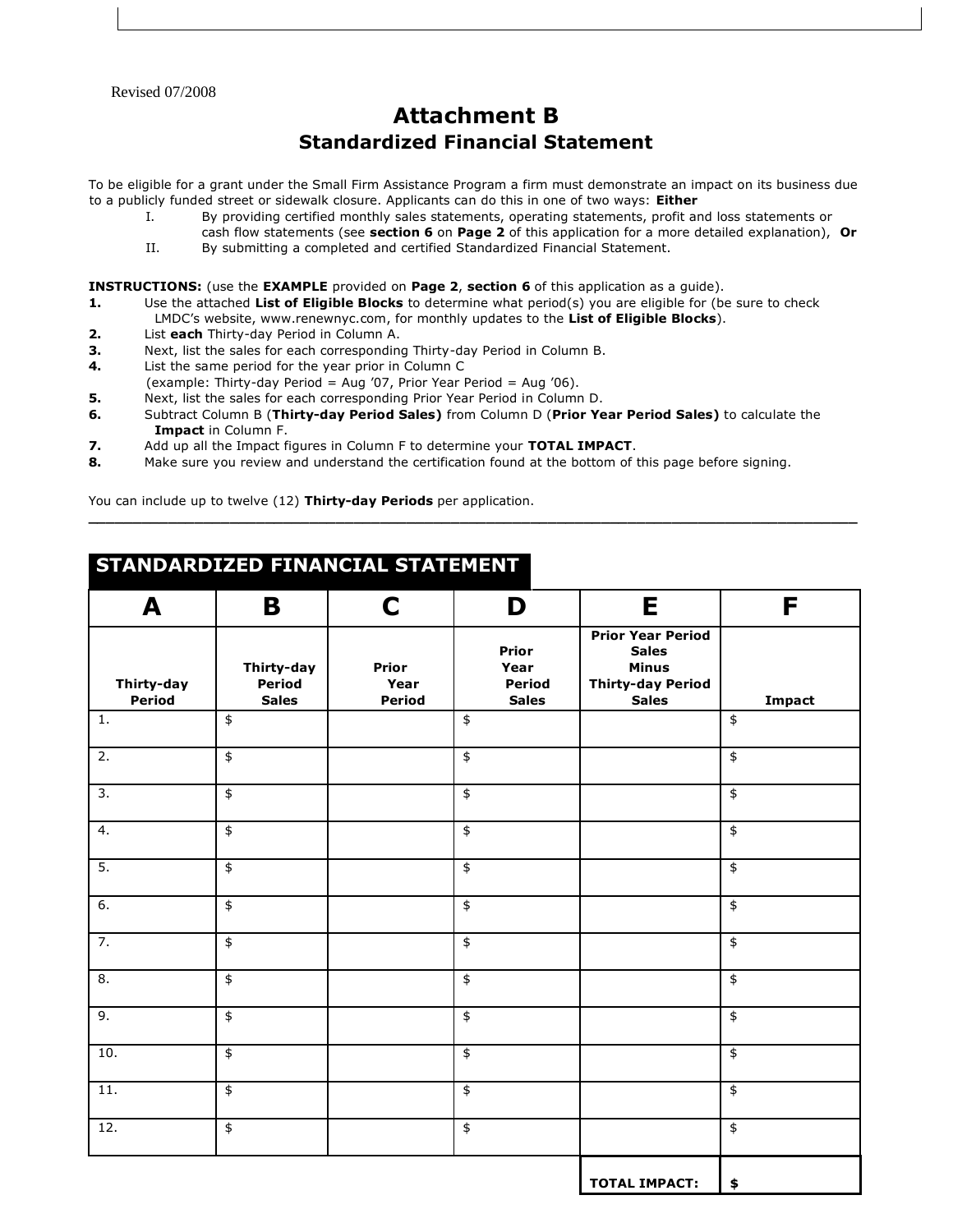### **CERTIFICATION OF APPLICANT**

By my signature below, I certify that I have reviewed and understand the information contained on this Standardized Financial Statement and state under penalties of perjury that all of the information is true, correct, and complete to the best of my knowledge. I certify that I am an officer of the firm named in Section 1(b) on page 1 of this application. I understand that federal and state law provides penalties of fine, imprisonment, or both for providing false statements, causing someone else not to tell the truth regarding this Standardized Financial Statement or continuing eligibility, and/or accepting grants to which I am not entitled. I understand that I am responsible for any fraudulent statements made on this Standardized Financial Statement even if submitted by someone acting on my behalf.

 **\_\_\_\_\_\_\_\_\_\_\_\_\_\_\_\_\_\_\_\_\_\_\_\_\_\_\_\_\_\_\_\_\_\_\_\_\_\_\_\_\_\_\_\_\_\_\_\_\_\_\_\_\_\_\_\_\_\_\_\_\_\_\_\_\_\_\_\_\_\_\_\_\_\_\_\_\_\_\_\_\_\_\_\_\_**

Printed Name: \_\_\_\_\_\_\_\_\_\_\_\_\_\_\_\_\_\_\_\_\_\_\_\_\_\_\_ Signature: \_\_\_\_\_\_\_\_\_\_\_\_\_\_\_\_\_\_\_\_\_\_\_\_\_\_

Official Title held at Firm: \_\_\_\_\_\_\_\_\_\_\_\_\_\_\_\_\_\_\_\_\_\_\_\_\_\_\_ Date: \_\_\_\_\_\_\_\_\_\_\_\_\_\_\_\_\_\_\_\_\_\_\_\_\_\_

As of 07/2008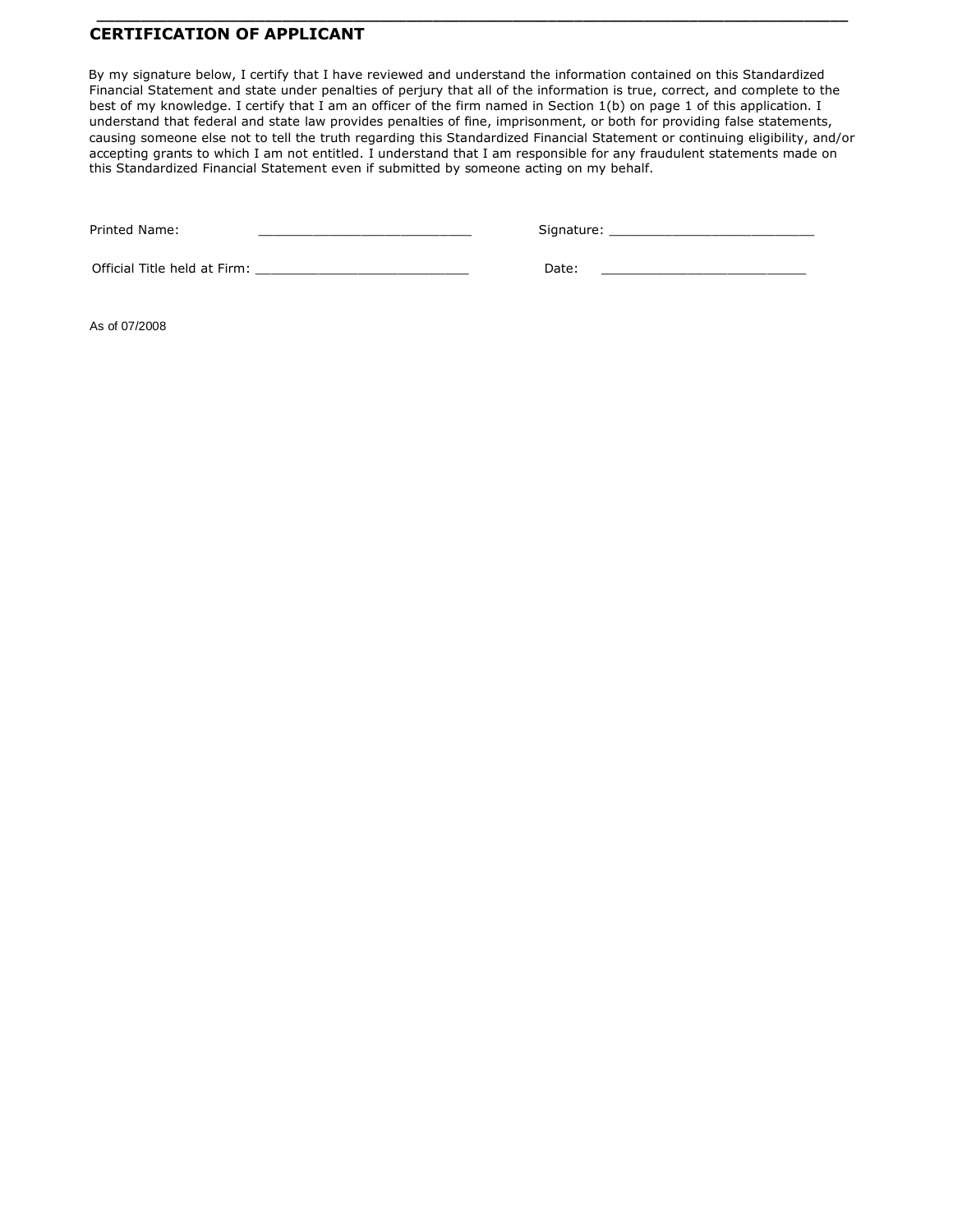

# **Small Firm Assistance Program**

# **List of Eligible Blocks Since July 1, 2007 (Last Updated 8/1/08)**



Be sure to check LMDC's website, www.renewnyc.com, for monthly updates to this list.

**Instructions:** First, find the street you are located on in the Eligible Block column. Then, scroll across to find your cross streets. Once you have located your Block, scroll across to the Closure Start Date column to determine when your street was first closed. Then, scroll across to the Closure End Date column to determine when your street closure ended. Put these dates in Section 4 on Page 1 of your application. Use these dates to determine how many **Thirty-day periods** you are eligible for. Be sure to check LMDC's website, www.renewnyc.com, for monthly updates to this list.

| <b>ELIGIBLE BLOCK</b> | <b>FROM</b>   | <b>TO</b>            | <b>PROJECT</b>                      | <b>CLOSURE</b><br><b>START DATE</b> | <b>CLOSURE</b><br><b>END DATE</b> |
|-----------------------|---------------|----------------------|-------------------------------------|-------------------------------------|-----------------------------------|
| Albany                | West          | Greenwich            | 130 Liberty Deconstruction          | 8/18/2007                           | 9/9/2007                          |
| <b>Battery Place</b>  | Broadway      | Washington           | MTA South Ferry Terminal            | 7/1/2007                            | 11/18/2007                        |
| Beaver                | Broad         | S. William           | <b>DDC Reconstruction</b>           | 10/23/2007                          | Present                           |
| Beekman               | Front         | Water                | DDC Watermain Project               | 7/1/2007                            | 8/5/2007                          |
| Beekman               | Pearl         | Water                | <b>DDC Watermain Project</b>        | 7/1/2007                            | 8/12/2007                         |
| Beekman               | William       | Gold                 | <b>DDC Reconstruction</b>           | 10/29/2007                          | 1/11/2008                         |
| Beekman               | Nassau        | William              | <b>DDC Reconstruction</b>           | 3/25/2008                           | Present                           |
| Broadway              | Ann           | John                 | <b>MTA Fulton St Transit Center</b> | 7/1/2007                            | Present                           |
| Chambers              | West Broadway | Church               | <b>MTA Chambers Street ADA</b>      | 3/1/2008                            | 5/30/2008                         |
| Church                | Vesey         | $F$ ulton            | DDC Watermain Project               | 7/23/2007                           | 11/9/2007                         |
| Church                | Fulton        | Dey                  | <b>MTA Station Work</b>             | 9/15/2007                           | 5/18/2008                         |
| Church                | Dey           | Cortlandt            | <b>MTA Station Work</b>             | 9/15/2007                           | 3/7/2008                          |
| Cliff                 | Fulton        | John                 | DEP Emergency Sewer Repair          | 7/1/2007                            | 7/15/2007                         |
| Cortlandt             | Broadway      | Church               | <b>MTA Station Work</b>             | 7/1/2007                            | 9/10/2007                         |
| Dey                   | Broadway      | Church               | <b>MTA Connector Tunnel</b>         | 7/1/2007                            | Present                           |
| Dutch                 | Fulton        | John                 | <b>DDC Watermain Project</b>        | 6/10/2008                           | Present                           |
| <b>Edens Alley</b>    | Gold          | <b>Ryders Alley</b>  | <b>DDC Watermain Project</b>        | 7/23/2007                           | Present                           |
| Front                 | Beekman       | Fulton               | <b>DDC Watermain Project</b>        | 7/1/2007                            | 8/12/2007                         |
| Fulton                | Broadway      | Nassau               | <b>MTA Fulton St Transit Center</b> | 7/1/2007                            | Present                           |
| Fulton                | William       | Gold                 | <b>DDC Watermain Project</b>        | 10/29/2007                          | Present                           |
| Fulton                | Gold          | Cliff                | <b>DDC Watermain Project</b>        | 7/23/2007                           | Present                           |
| Fulton                | Church        | Broadway             | <b>DDC Watermain Project</b>        | 3/31/2008                           | Present                           |
| Fulton                | Nassau        | Dutch                | <b>DDC Watermain Project</b>        | 3/13/2008                           | Present                           |
| Fulton                | Dutch         | William              | <b>DDC Watermain Project</b>        | 7/2/2008                            | Present                           |
| Gold                  | Fulton        | John                 | <b>DDC Watermain Project</b>        | 4/7/2008                            | Present                           |
| Greenwich             | <b>Morris</b> | <b>Battery Place</b> | MTA South Ferry Terminal            | 7/1/2007                            | 11/18/2007                        |
| Greenwich             | Liberty       | Carlisle             | 130 Liberty Deconstruction          | 8/27/2007                           | 9/9/2007                          |
| Hudson                | Reade         | Chambers             | MTA Chambers Street ADA             | 7/1/2007                            | 2/18/2008                         |
| Hudson                | Reade         | Chambers             | MTA Chambers Street ADA             | 3/1/2008                            | Present                           |
| John                  | Broadway      | Nassau               | <b>MTA Fulton St Transit Center</b> | 7/1/2007                            | Present                           |
| Leonard               | Church        | Broadway             | <b>DDC Reconstruction</b>           | 7/1/2007                            | 3/17/2008                         |
| Liberty               | West          | South End            | State DOT 9A Project                | 10/29/2007                          | 12/2/2007                         |
| Nassau                | Fulton        | John                 | DDC Watermain Project               | 4/7/2008                            | Present                           |
| Nassau                | Beekman       | Spruce               | <b>DDC Reconstruction</b>           | 7/16/2008                           | Present                           |